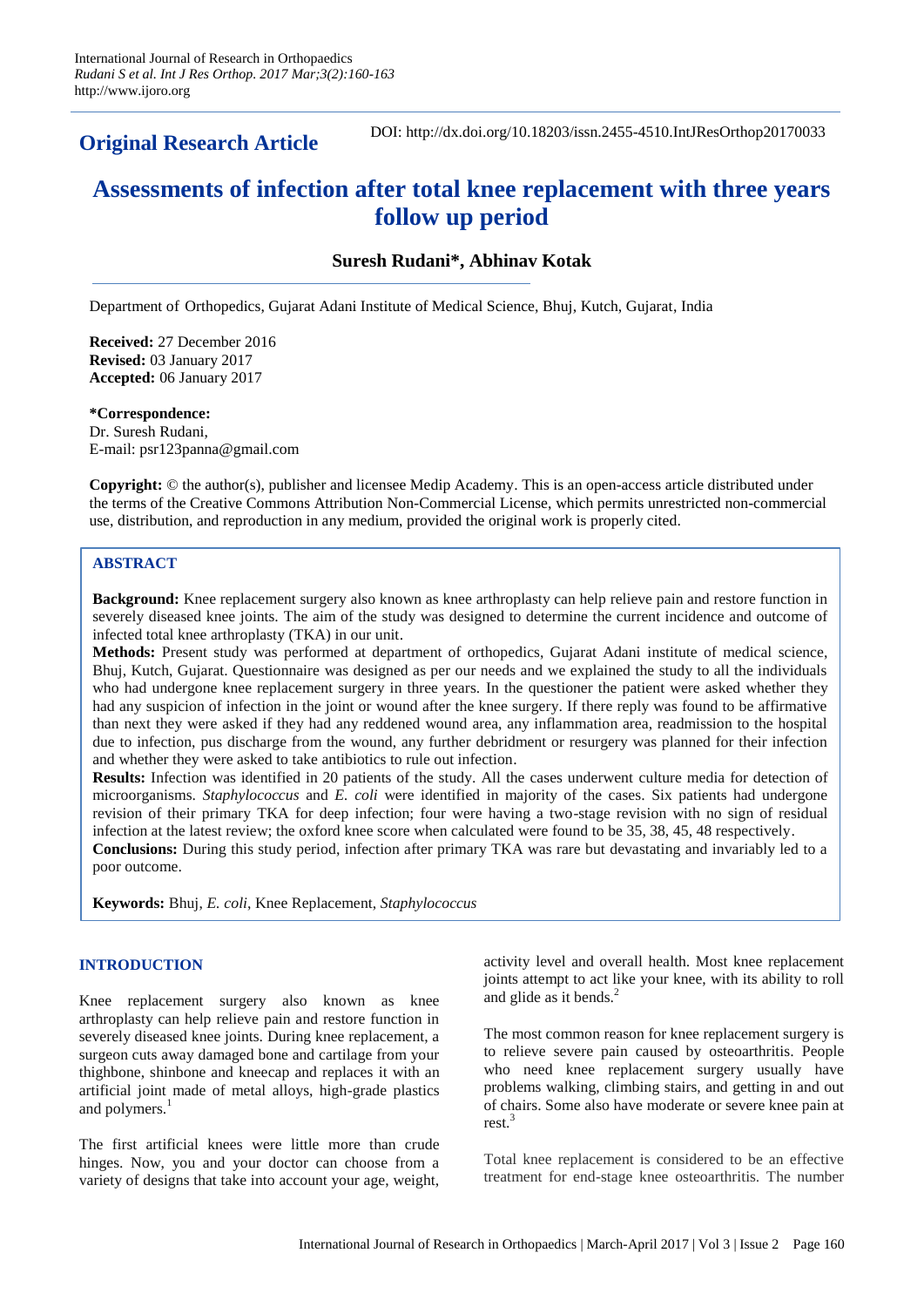of total knee replacements performed each year in the United States has increased dramatically, from 31.2 per 100,000 person-years during the period 1971–1976 to 220.9 during the period 2005–2008. In 2012, more than 670,000 total knee replacements were performed in the United States alone, with corresponding aggregate charges of \$36.1 billion. The number of total knee replacements is expected to increase as the average age of the population increases, which highlights the associated future economic burden. $4, 5$ 

TKA infection has been correlated with a number of risk factors: diabetes, malnutrition, smoking, use of steroids, poor control over anticoagulation, obesity, cancer, alcoholism, urinary tract infections, multiple blood transfusions and revision surgery. The current guidance is that such factors should be identified and multidisciplinary intervention should be implemented before performing any procedure, with the aim of getting the patient into a better condition.<sup>6</sup>

Use of antimicrobial prophylaxis, care in preparing the patient's skin before the operation and use of laminar flow in surgical theatres have reduced the intraoperative contamination rates. Forty years ago, for every 10 patients who underwent TKA, one would develop infection.<sup>7</sup>

Malinzak et al reported that the infection rate was 0.51% among 8494 hip and knee arthroplasty procedures. They found that the risk factors for infection were obesity, early age and diabetes mellitus. Patients with body mass index greater than 40 and those with diabetes presented a 3.3 and 3.1 times greater chance of TKA infection, respectively. Glycaemic control has been a topic greatly discussed. The benefits of rigorous control, both before and after the operation, were reported by other authors  $\mathrm{too.}^8$ 

Obesity is a risk factor and is also correlated with wound complications, as demonstrated by Winiarsky et al in a study in which 22% of the obese group of patients presented infection of the surgical wound and higher prevalence of deep infection. Obesity is not necessarily synonymous with nutrition, and evaluating transferrin, albumin and leukocytes has been important in these cases.<sup>9</sup>

Persistence of drainage during the postoperative period and wound complications are also factors associated with infection. Galat et al reported that the infection rate was higher in the group of patients in whom there was hematoma formation. This was also reported by Parvizi et al who indicated that the infection rate was higher in cases with persistent drainage through the surgical wound and in patients.<sup>10</sup> Hence taking into consideration of all factors the following aim of the study was designed to determine the current incidence and outcome of infected total knee arthroplasty (TKA) in our unit.

#### **METHODS**

Present study was performed at department of orthopedics, Gujarat Adani institute of medical science, Bhuj, Kutch, Gujarat. Duration of the study was between October 2012 to September 2015. Ethical clearance was taken from the institutional ethics board and informed consent was obtained from all the participants. We designed the questionnaire as per our needs and we explained the study to all the individuals who had undergone knee replacement surgery in three years. Those who were not present in the city where contacted on phone and the questioner were sent to them through post of email as per their convenience. Minimum of three years of follow up was kept in mind before selecting the patients. Some of the patients who did not responded well or were deceased were excluded from the study. In the questioner the patient were asked whether they had any suspicion of infection in the joint or wound after the knee surgery. If there reply was found to be affirmative than next they were asked if they had any reddened wound area, any inflammation area, readmission to the hospital due to infection, pus discharge from the wound, any further debridment or resurgery was planned for their infection and whether they were asked to take antibiotics to rule out infection. Each of the data was tabulated and noted nicely. For further confirmation the telephonic conversations were made also.

## **RESULTS**

During the period of the study 400 primary TKAs were performed on 350 patients. We were able to contact 300 patients by questionnaire or telephone. Of the remaining 50 patients, 20 had died and 30 were lost to follow-up or had changed the hospital for follow up for one or the other reason. Follow-up assessments were completed for 300 of the 350 patients with a mean follow-up of 2 years (1 to 3 years). Infection was identified in 20 patients of the study. So the further questions were asked to them. All the cases underwent culture media and the organism *Staphylococcus* and *E. coli* were identified in majority of the cases. Culture was done with the help of cotton swab. *Staphylococcus* identified patient were found to be sensitive to Flucloxacillin and *E. coli* sensitive patients were found to be sensitive to Chloramphenicol. Six patients had undergone revision of their primary TKA for deep infection; four were having a two-stage revision with no sign of residual infection at the latest review; the oxford knee score when calculated were found to be 35, 38, 45, 48 respectively. Two of the patients undergo the total debridement but all of them were infection free in the latest stage of the review. Three patients refused for the surgery and so were kept on antibiotic for long period of time for treating the infection, at the end of the treatment they were found were not eliminated but the knee score were reduced. Rest of all the patients out of 20 just got healed by taking oral and intravenous antibiotics. There knee score was found to be normal at the end of treatment.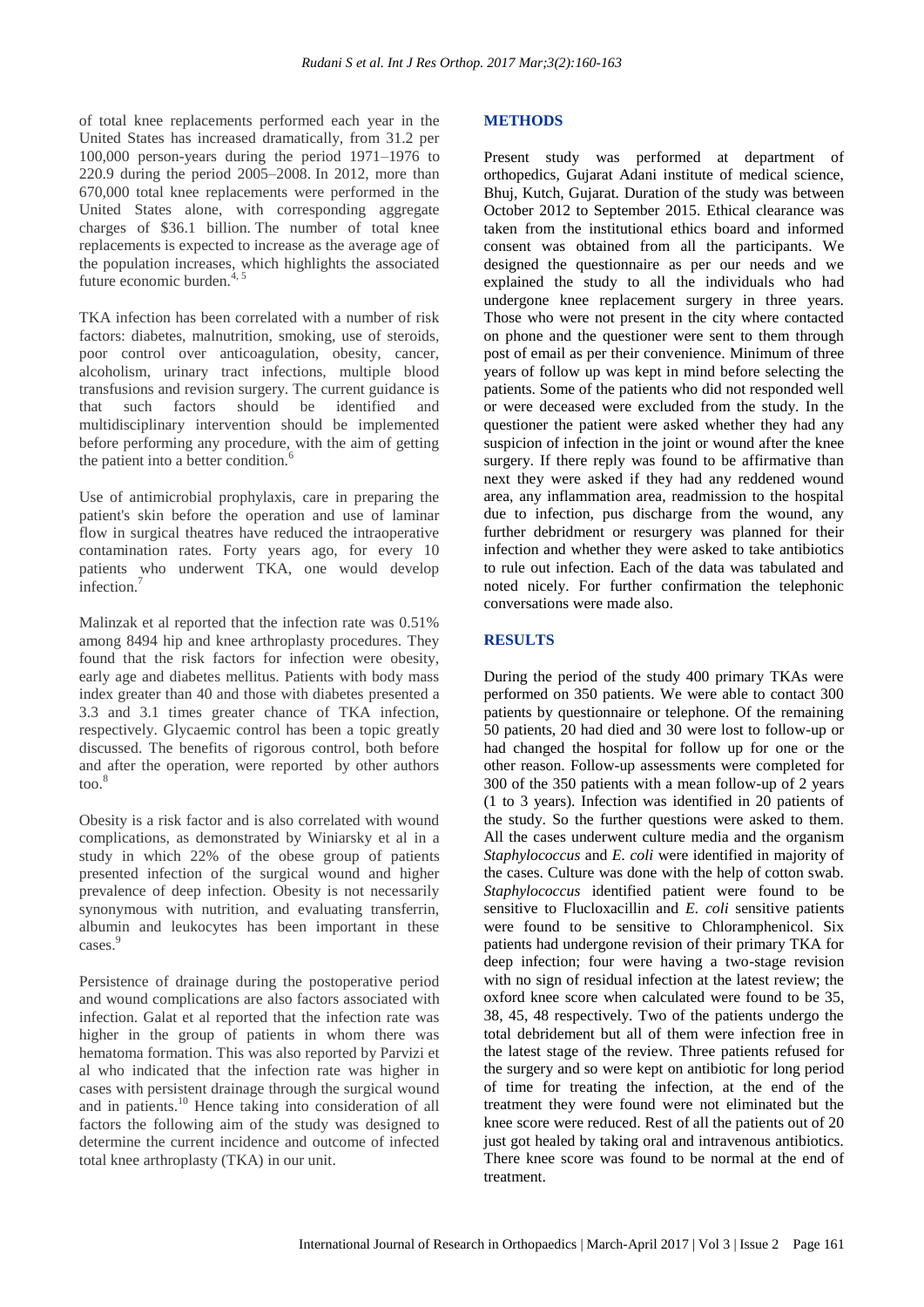## **Table 1: Demographic distribution of the patient in the study**

| Demograph of the patients                  | No. of patient |
|--------------------------------------------|----------------|
| Total Knee replacement performed           | 400            |
| Total patient included                     | 350            |
| Total patient contacted                    | 300            |
| No. of patient died in follow up<br>period | 20             |
| Lost in follow up period                   | 30             |

#### **Table 2: Distribution of the infected patients.**

| <b>Characteristics features of infected No. of cases</b><br>person |                             |
|--------------------------------------------------------------------|-----------------------------|
| Total no. of infected patients                                     | 20                          |
| Culture was done                                                   | 20                          |
| Patient with deep infection                                        | 6                           |
| Patient with two stage revision                                    |                             |
| Total debridement                                                  | $\mathcal{D}_{\mathcal{A}}$ |
| Refused to undergo surgery                                         | 3                           |
| Got treated with antibiotics                                       |                             |

#### **DISCUSSION**

Knee infections can be divided into three types: acute, subacute and chronic. The time period varies for all the types of infection. The time period relates to the start of the infectious condition and is important so that the treatment can be planned accordingly.<sup>11</sup> The acute and subacute stages of infections are related to the surgical procedures and the last is one for the bacteria infection, related to skin. Acute infections are characterized by pain, edema, heat, erythema and fever, commonly caused by virulent germs such as *S. aureus* and Gram-negative bacilli. Patients with subacute conditions usually have signs and symptoms that are non-evident and may present persistent pain, implant loosening or both, which makes aseptic loosening a differential diagnosis. The chronic condition has variable presentation, with signs and symptoms that are similar to those reported in the acute and subacute conditions. From the assessment and the clinical history, it can be defined whether the patient has high or low likelihood of infection, which is important for the subsequent propaedeutics.<sup>12</sup>

In our questionnaire we might have failed to detect patients with latent infection which developed beneath well-healed wounds leading to a poor outcome. Lesions infection treated with the help of clinical signs understanding and wound swabs from all revision cases would have participated in the question. Our known infection rates of 2% after primary TKA are comparable with published reports. A similar study carried out at our unit a decade ago showed an infection rate of 5.8% after primary TKA. In the mean time period we have adopted the following measures of laminar flow ventilation in the operating theatres, chlorhexidine lavage and occlusive clothing for all theatre personnel to decrease the chance

of infection. Many studies have been quoted saying that such measures when taken can reduce the risk of contamination. The outcome of patients with deep infection after primary TKA, was poor with only four out of 20 patients retaining their prosthesis free from infection. Bengtson reported similar results in a much larger cohort of patients from Sweden, with only 20% recovering from infection with a functioning prosthesis.<sup>13</sup>

Arthroscopic washout was an ineffective method of treatment. Waldman et al observed that arthroscopic washout was less effective than open debridement.<sup>14</sup> Our four infected primary TKAs who were treated with early radical debridement retained their prostheses and had no sign of infection at their latest follow-up. Our policy now is to proceed to early radical debridement and not to perform arthroscopic washout. Patients who underwent arthrodesis did no worse in terms of their Oxford knee scores than those who underwent two-stage revisions and did better with regard to eradication of infection. Wilson et al compared various modalities of treatment for infected TKA. Four of their patients underwent arthrodesis and in all cases the patients were free of both pain and infection, but mobilised poorly.<sup>14</sup>

Our follow-up of between 1 to 3 years is shorter one and we recommend that more. During this study period, infection after primary TKA was rare but devastating and invariably led to a poor outcome. We recommendation that all infected TKAs should be treated initially by radical debridement. If that fails, than only complete revision procedure should be planned.

*Funding: No funding sources Conflict of interest: None declared Ethical approval: The study was approved by the institutional ethics committee*

#### **REFERENCES**

- 1. Scott WN, Colman C, Gotlin RS. Dr. Scott's Knee Book: Symptoms, Diagnosis, and Treatment of Knee Problems Including Torn Cartilage, Ligament Damage, Arthritis, Tendinitis, Arthroscopic Surgery, and Total Knee Replacement. New York: Simon and Schuster; 1996.
- 2. Scott RD. Total knee arthroplasty. 2nd edition. Philadelphia, PA: Elsevier; 2014.
- 3. Wylde V, Dieppe P, Hewlett S, Learmonth I. Total knee replacement: is it really an effective procedure for all? The Knee. 2007;14:417-23.
- 4. Weinstein AM, Rome BN, Reichmann WM, Collins JE, Burbine SA, Thornhill TS, et al. Estimating the burden of total knee replacement in the United States. J Bone Joint Surg Am. 2013;95:385-92.
- 5. Skou ST, Roos EM, Laursen MB, Rathleff MS, Arendt-Nielsen L, Simonsen O, et al. A randomized, controlled trial of total knee replacement. New Eng J Med. 2015;373:1597-606.